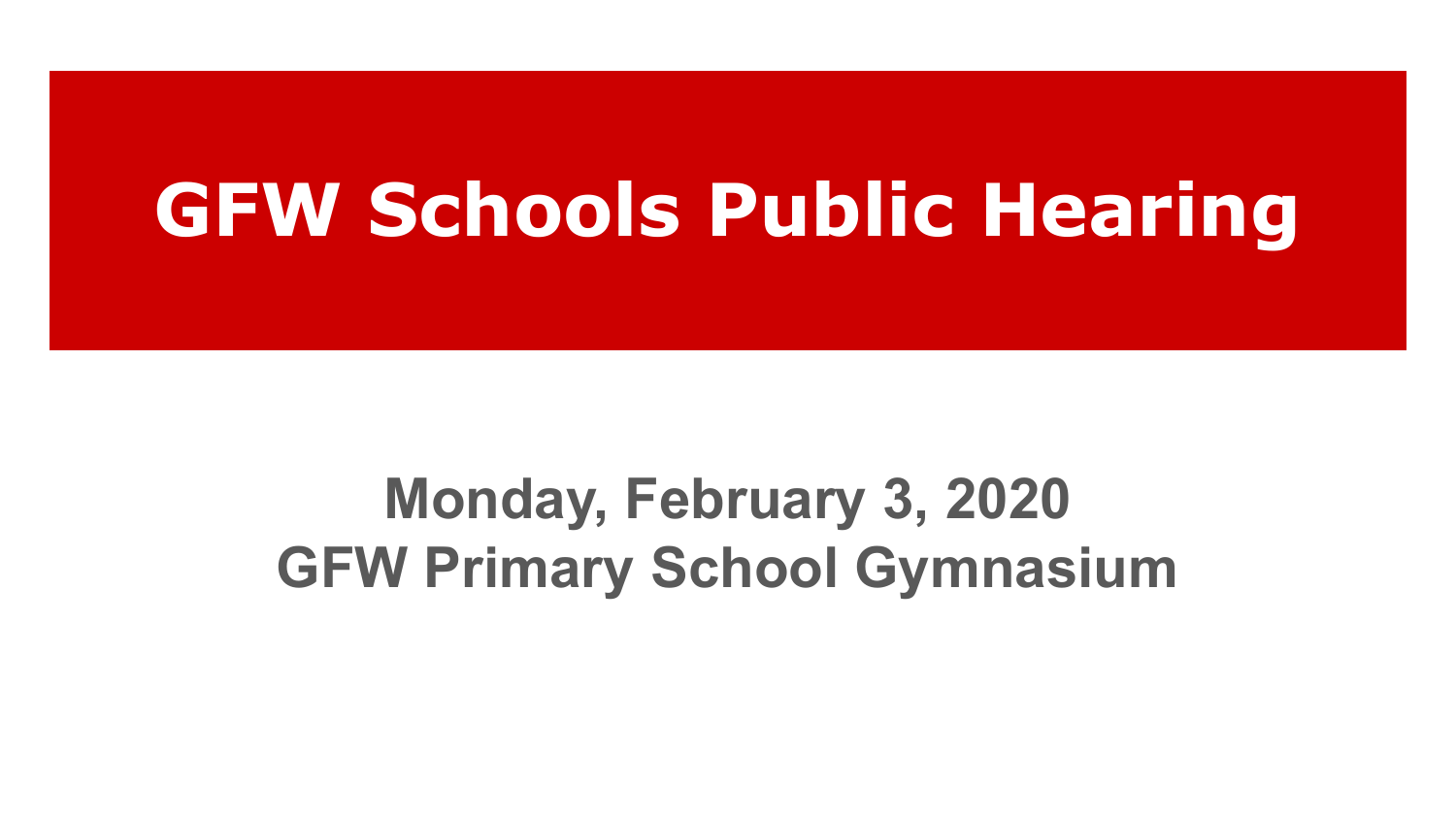### **School Board Building Closure Proposal**

**The GFW School Board proposes to fully close GFW Intermediate School in Fairfax at the end of the 2019 - 2020 school year.**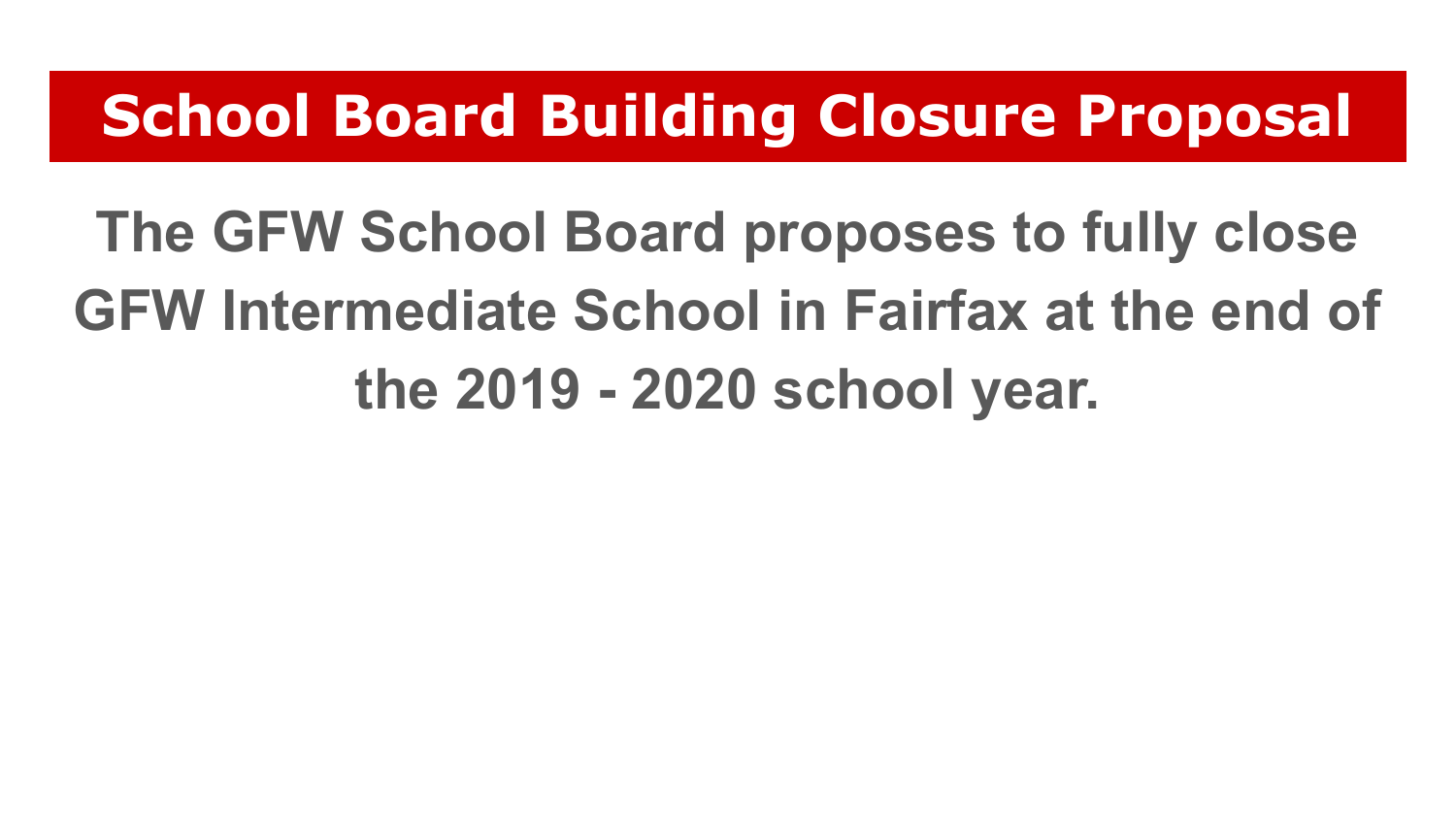#### **Reasons For A School Closure**

### ❏ **District Financial Issues**

- ❏ **Currently in Statutory Operating Debt (SOD)**
- ❏ **Excess Space in District Buildings**
	- ❏ **Ability to house all students in two buildings**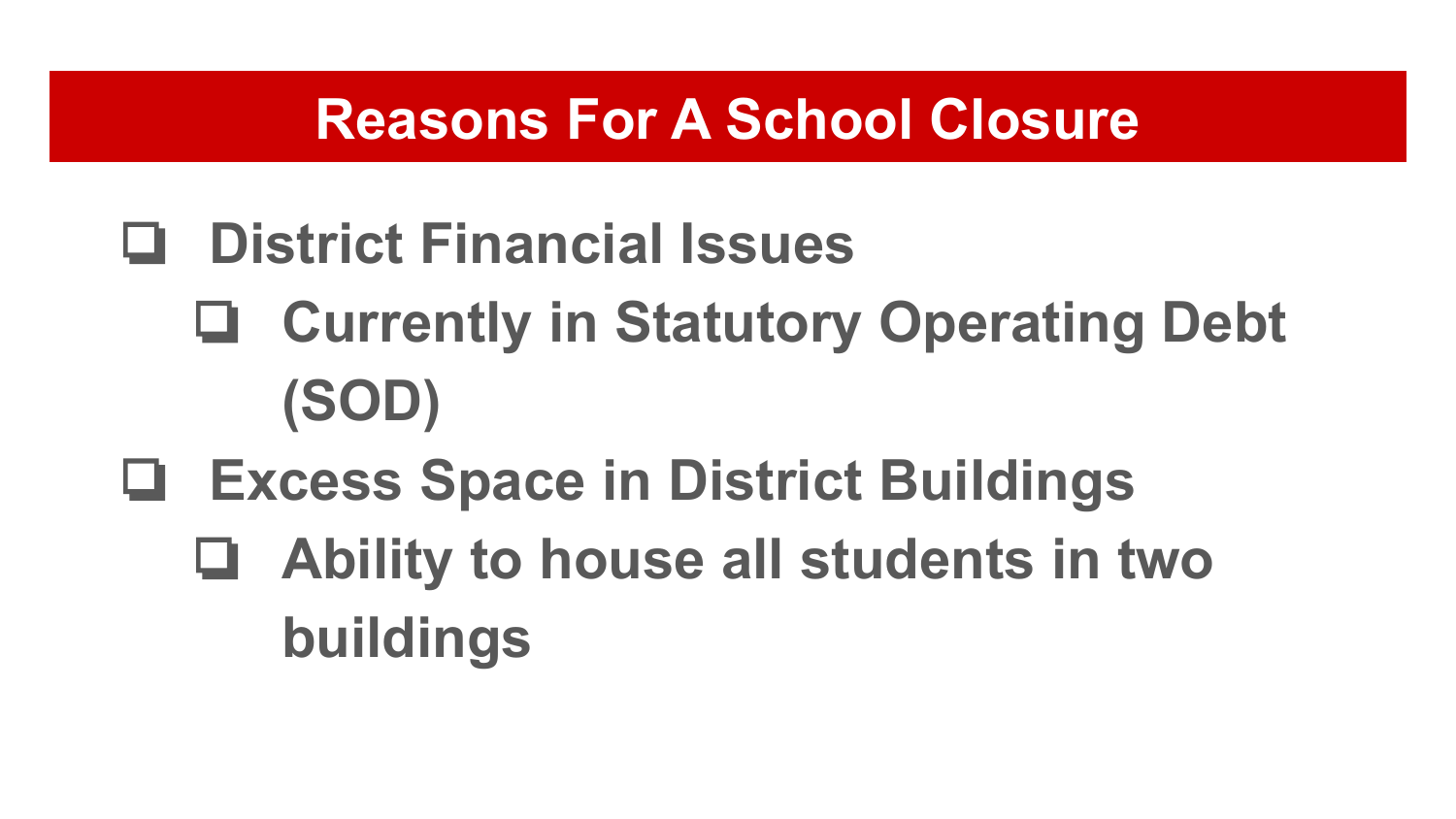#### **Criteria for Determining Building Closure**

### ❏ **Most Cost Savings**

# ❏ **Least Expenses to Prepare Buildings**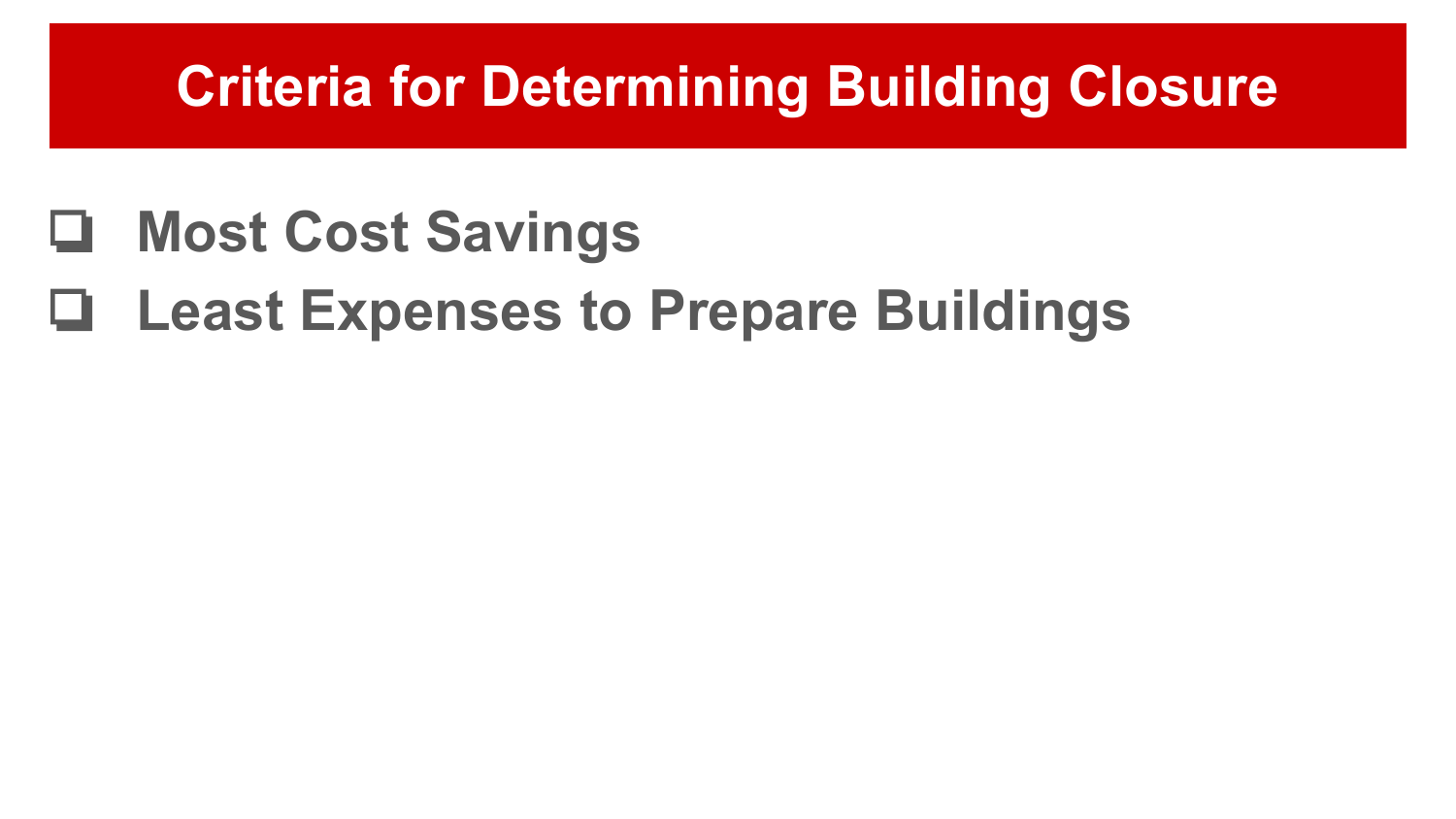### **Building Information**

**Technology Hub Located in Gibbon - Cost to move \$20,000 - \$60,000**

**Building Square Footage**

- ❏ **Gibbon 67,000**
- ❏ **Fairfax 103,500**
- ❏ **Winthrop 123,750**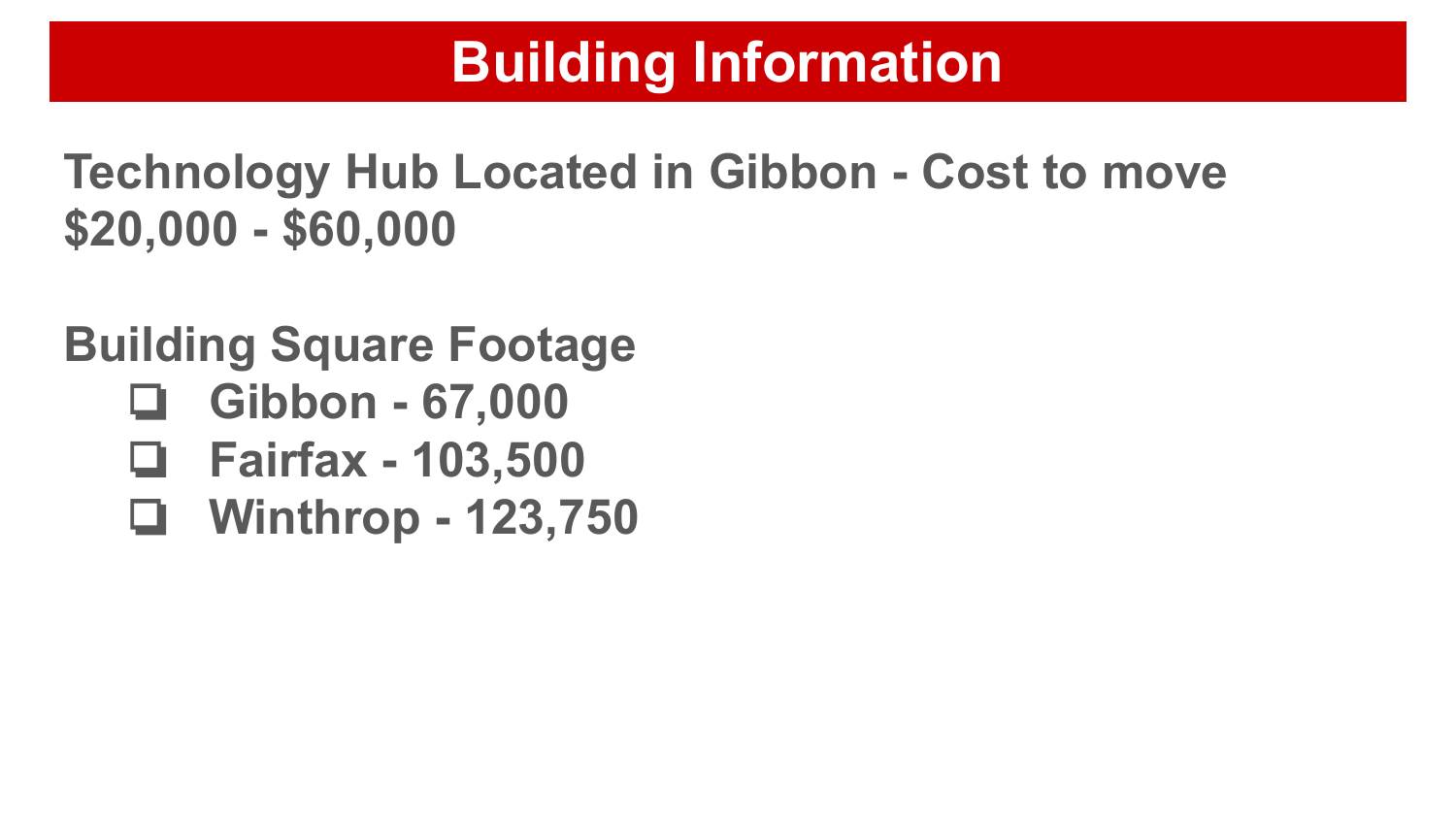### **Building Information (Cont.)**

- **Utility Costs (Water/Gas/Electricity)**
- ❏ **Gibbon \$57,325**
- ❏ **Fairfax \$64,016**
- ❏ **Winthrop \$101,158**
	- ❏ **Based on the average for the past two years.**
- ❏ **Average Yearly Cost Savings of Annual Cleaning, General Maintenance - \$21,900 in Fairfax and Winthrop. Gibbon - \$18,000 due to less square footage.**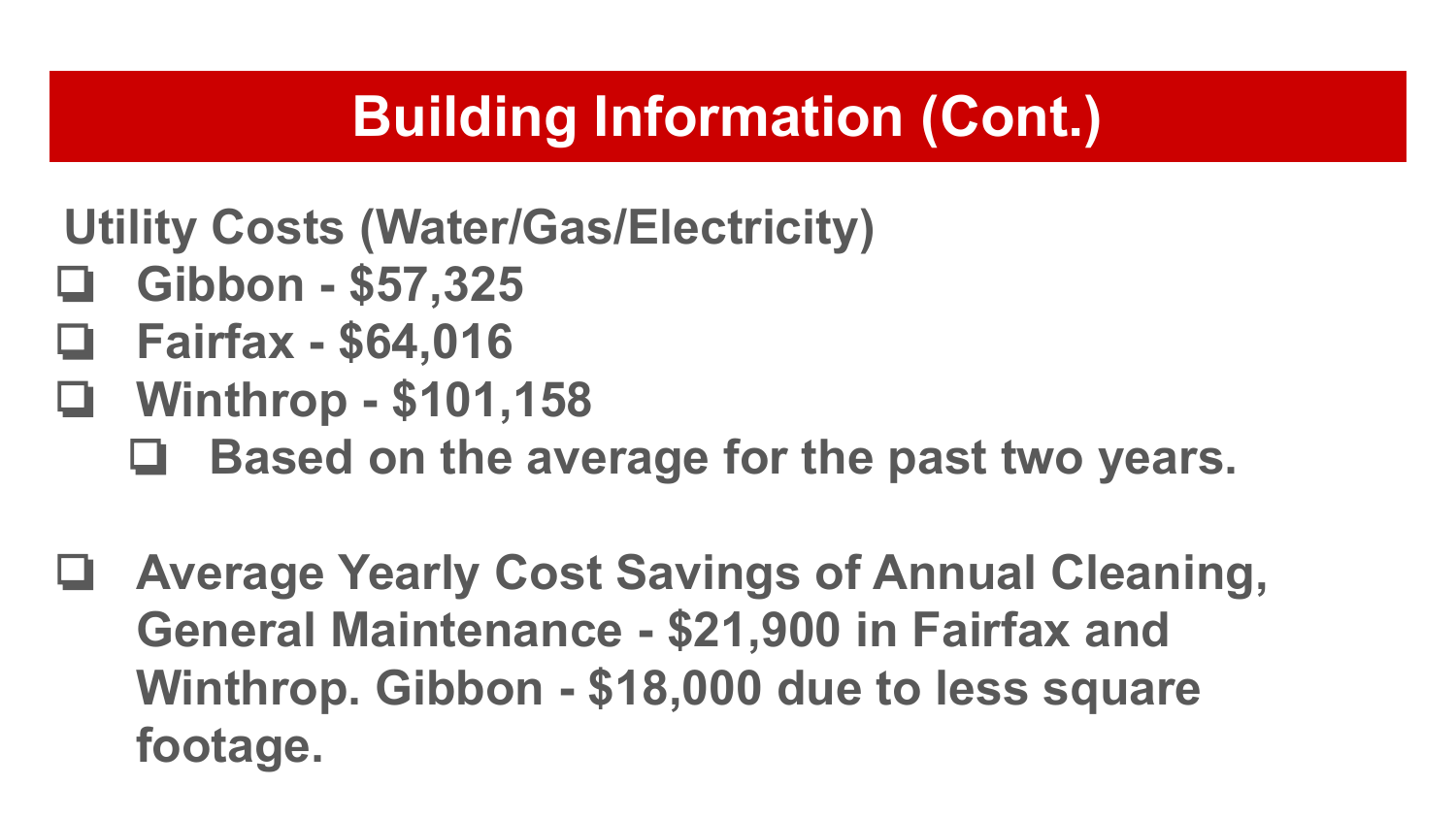#### **Staff Savings**

# **Consistent in all buildings**

- ❏ **Office Staff \$37,500**
- ❏ **Food Service \$16,500**
- ❏ **Custodial \$40,500 (Full) \$25,000 (Partial)**
- ❏ **Health Para \$20,000**
- ❏ **Staff Travel \$7,000**

#### ❏ **Total Staff Savings \$121,500 (Full) \$106,000 (Partial)**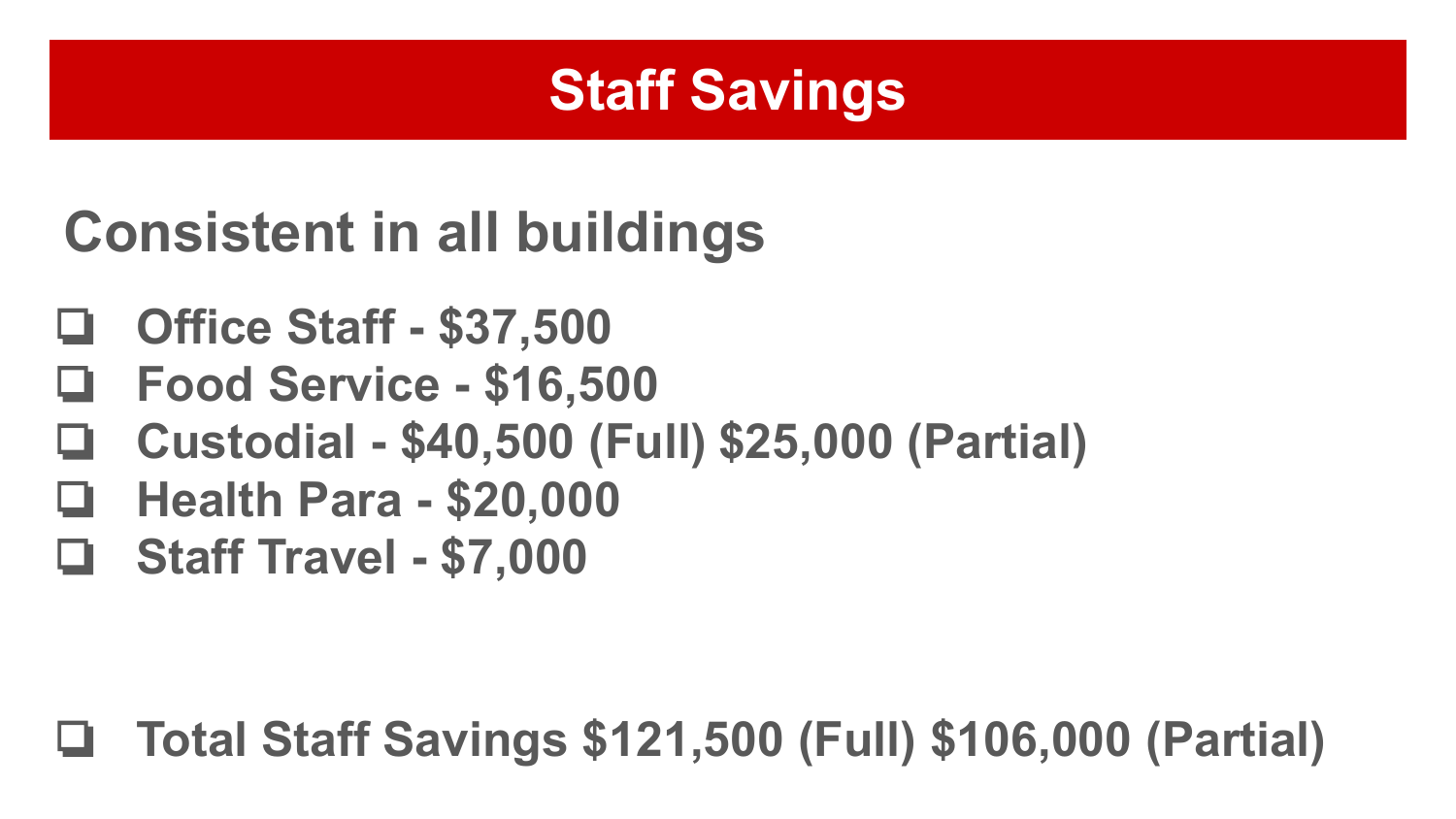### **Building Needs**

#### **Primary Building (Gibbon)**

- ❏ **Currently could host PreK-5**
- ❏ **Not an option for a 7-12 high school**

#### **Intermediate Building (Fairfax)**

- ❏ **Elementary Needs**
	- ❏ **Playground Range of \$50,000 \$100,000 (Quotes from Midwest Playscapes)**
	- ❏ **Bathroom accommodations for PreK-1 or PreK-2 (Stools)**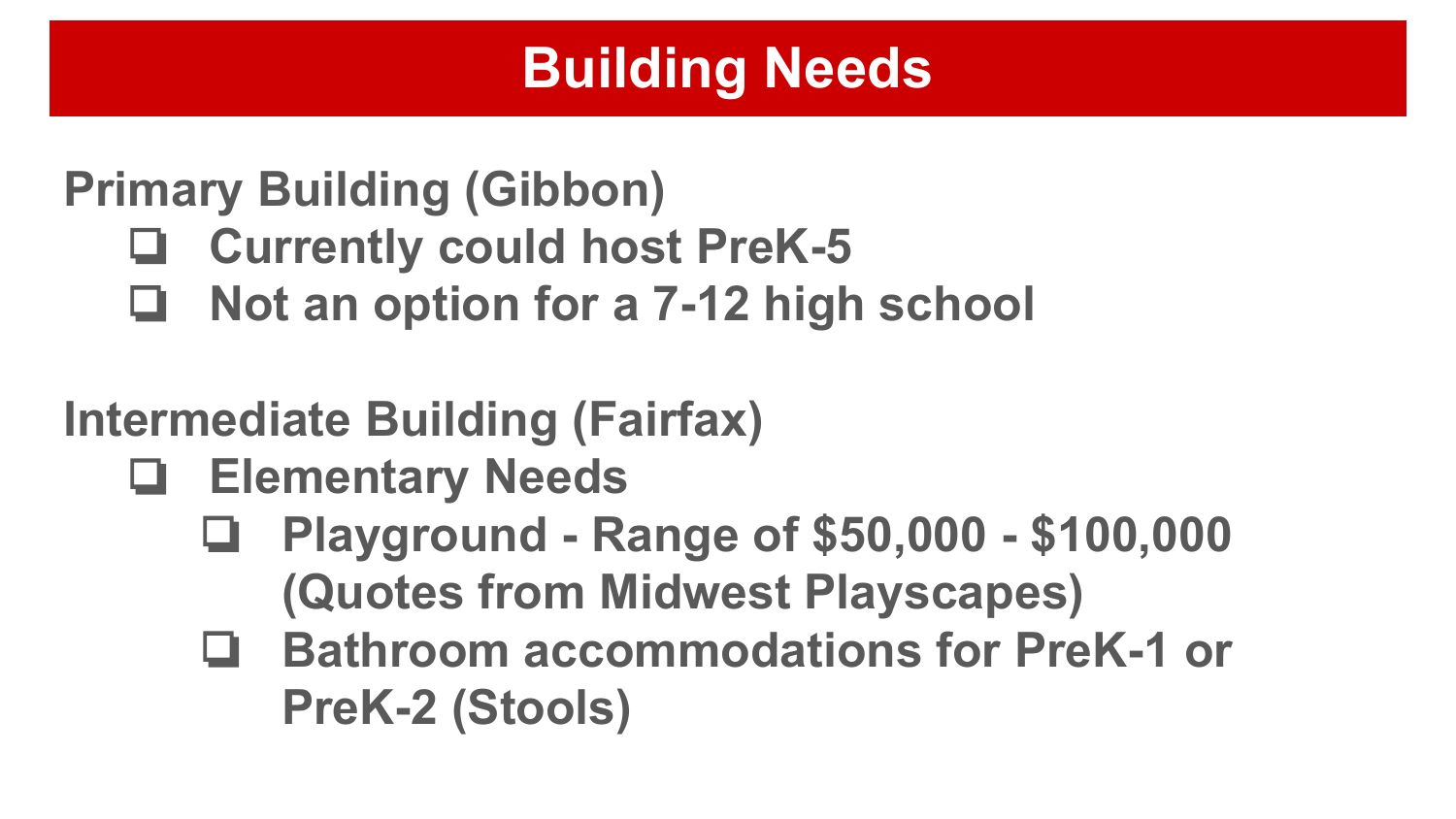### **Building Needs (Cont.)**

**Intermediate Building (Fairfax)**

- ❏ **High School Needs**
	- ❏ **Update Locker Rooms \$600,000**
	- ❏ **Renovate Auditorium \$400,000**
	- ❏ **Update Science Labs \$300,000**
	- ❏ **Quotes from RA Morton Construction**
- **Jr./Sr. High School (Winthrop)**
- ❏ **High School Needs**
	- ❏ **Currently could be a 7-12 or 6-12 high school**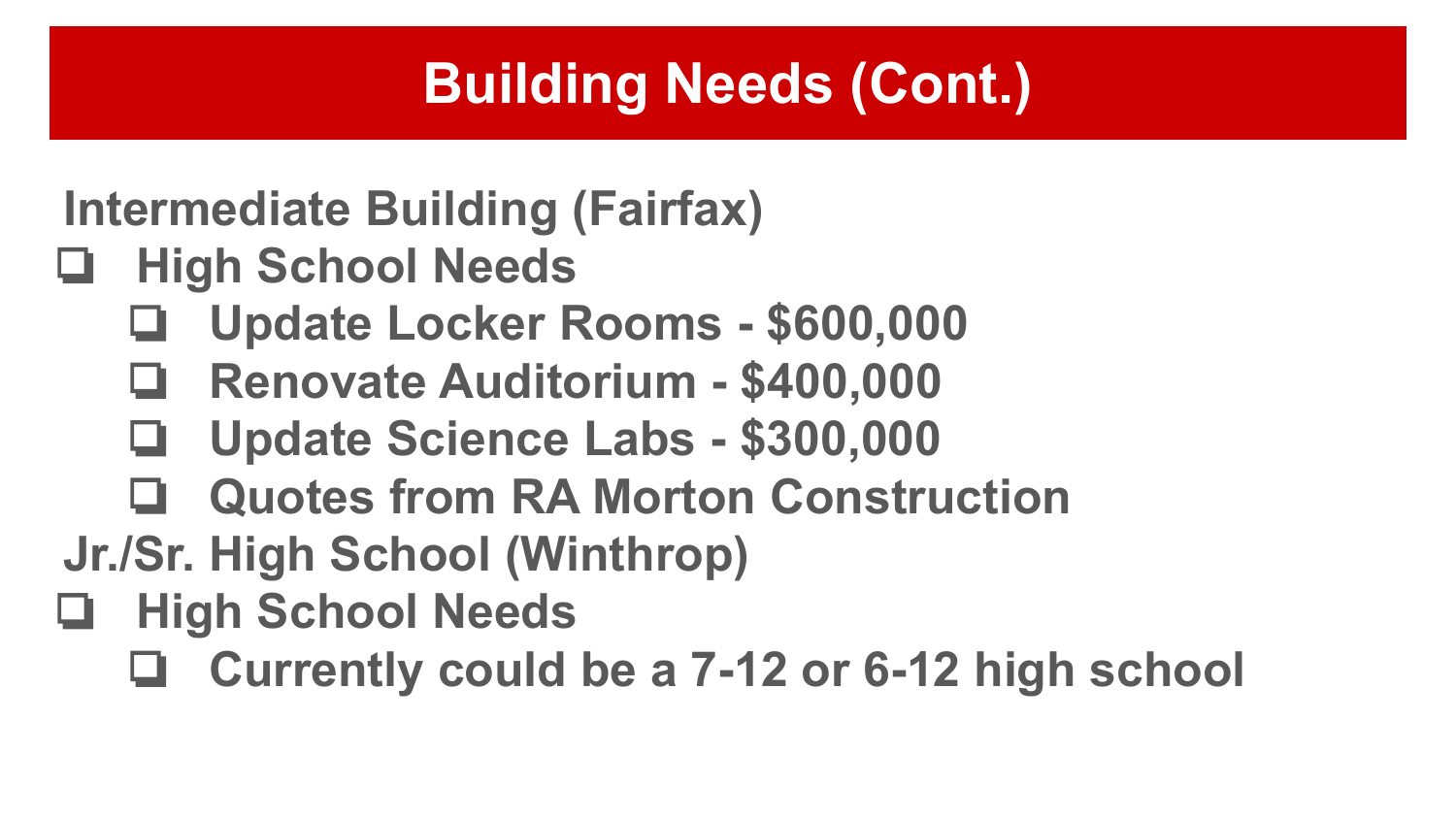### **Building Needs (Cont.)**

**Jr./Sr. High School (Winthrop)**

- ❏ **Elementary Needs**
	- ❏ **Playground Range \$50,000 \$100,000**
	- ❏ **Bathroom accommodations in some bathrooms for PreK-1 or PreK-2 (Stools)**